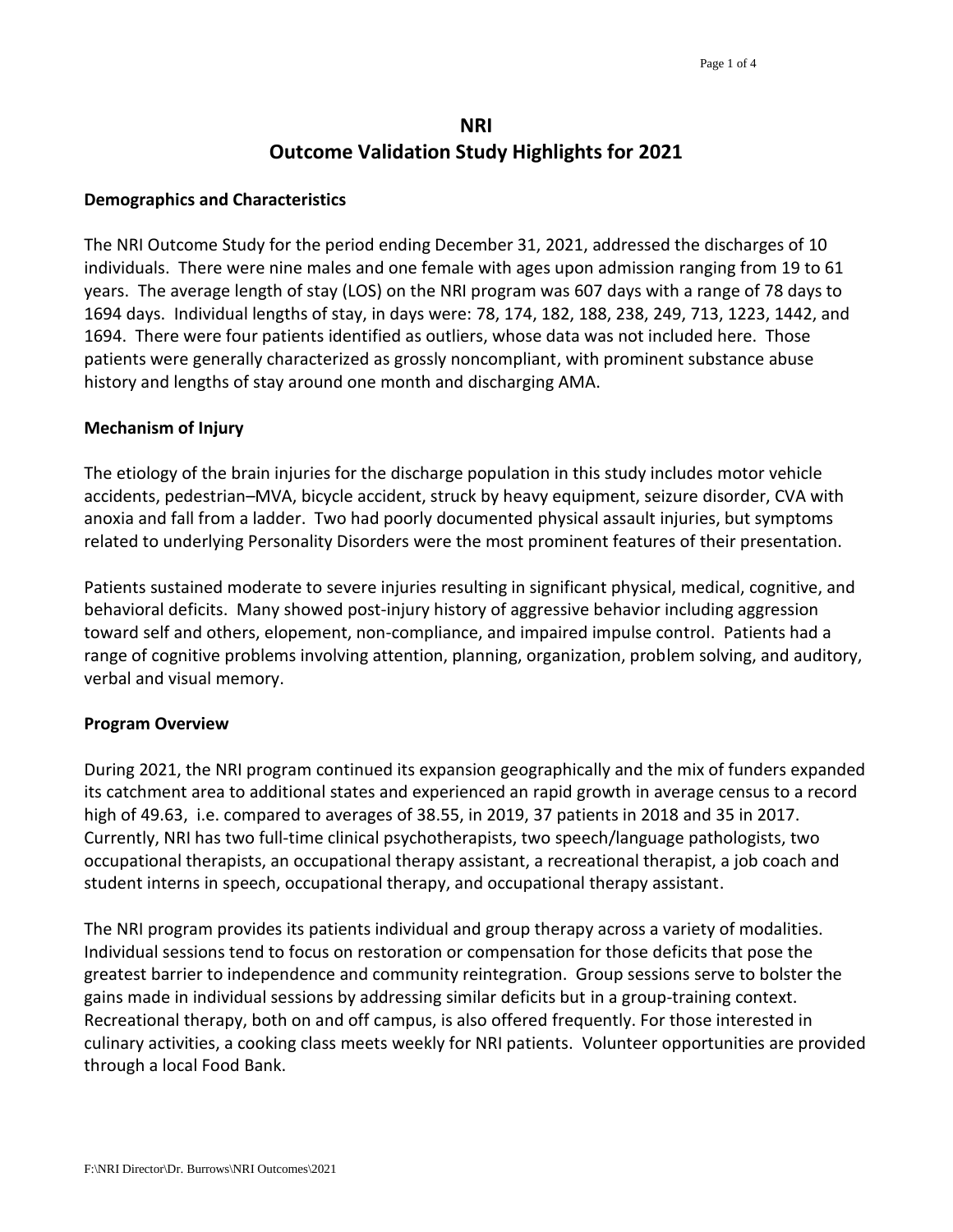Our community living options (CNR-Oklahoma) continues to offer a less-restrictive environment for our patients that have had successful progress within the inpatient program. Here, patients provided an appropriate level of structure with greater independence and the opportunity to initiate and complete tasks with minimal assistance such as cooking, domestic chores and budget shopping in the community. Community activities were often restricted during 2021 due to Covid-related guidelines. NRI has continued with itd more integrated relationship with CNR facilities in Iowa. That has benefitted NRI through additional admissions from that state and allowed a smoother, finely tuned transition for our Iowa patients.

## **Outcome Measures**

The NRI outcome study continues to include objective outcome measures including the Mayo-Portland Adaptability Inventory (MPAI-4) developed by Malec and Lezak (2003). To expand the utility of the MPAI-4 data we also analyze the tool's subscales. In addition to objective measures NRI collect the following categorical measures for Return to Independence, Social Role Return, Vocational Re-entry and Self-Management. Following is the NRI Outcome Validation Study for 2021. One patient admitted prior to initiation of MPAI-4 data collection, leaving a total of 10 records for outcomes analysis.

|                  | <b>Mayo-Portland Adaptability Inventory - 4</b> |                   |               |              |              |
|------------------|-------------------------------------------------|-------------------|---------------|--------------|--------------|
|                  | <b>Ability</b>                                  | <b>Adjustment</b> | Participation | <b>Total</b> | $N \equiv 1$ |
| <b>Admission</b> | 41                                              | 55                | 53            | 50           | 10           |
| <b>Discharge</b> | 34                                              | 42                | 44            | 38           | 10           |
| <b>Change</b>    |                                                 | 13                | q             | 12           |              |
|                  |                                                 |                   |               |              |              |
|                  |                                                 |                   |               |              |              |

## **Objective Measures Outcomes 2021**

**MPAI-4 Scores report as t-scores (Mean=50; Standard Deviation=10). Lower scores indicate better function.** 

- $\geq$  40-50 suggests mild to moderate limitations
- 50-60 suggests moderate to severe limitations
- $\geq$  60 suggests severe limitations

### **Interpretation**

The Mayo-Portland Adaptability Inventory (MPAI-4) is normed on a national TBI population. Lower scores indicate a better of functioning as compared to other patients with acquired brain injury. A reduction of 5 is considered Clinically Important and a reduction of 9 is a Robust Clinical Difference. Upon admission this group's average Total score was 50 (Mild - Moderate Global Impairment), reflecting deficits in bodily function, activity limitations and participation restrictions. Their average Discharge score of 38, a 12 point improvement, reflected a global improvement from Mild/Moderate limitations to a category approaching the general population. The Abilities subscale includes basic physical as well as cognitive capabilities. Most 2021 admissions had no significant physical deficits so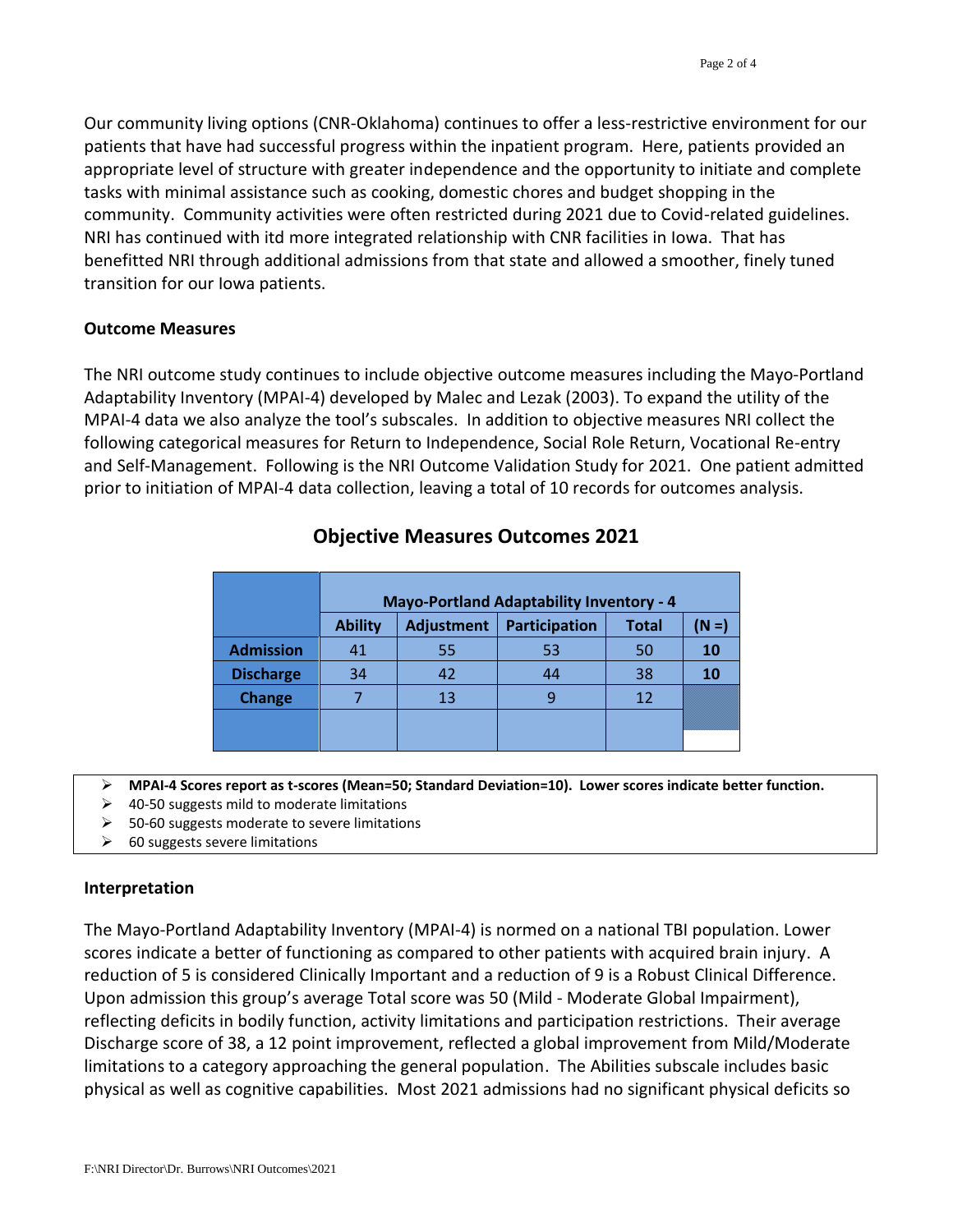the 7 point improvement reflected progress in attention/concentration, memory and problems solving. The Adjustment subscale reflects depression, anxiety, inappropriate anger, somatization, and social deficits. The 13 point improvement document substantial progress towards management of those symptoms. Participation reflects a patient's ability for social integration in family, employment, money management and self-care, and leisure. The 9 points indicates robust improvements in those areas. It is noted that substantial improvement in this category is harder to demonstrate prior to reintegration into the community, however, most of these patients (9/11) progressed to our CNR group home, allowing for greater demonstration of their community-based capabilities.

## **Categorical Data Outcomes 2021**

**Return to Independence:** The table below indicates that the discharge destination of 2021 patients primarily returned to relative independence, congregate living or group home.

| Return to independence with minimal to moderate support <6 hrs/day        |   |
|---------------------------------------------------------------------------|---|
| 1. Return to congregate living or extended supports in the home >6hrs/day | 3 |
| 2. Return to group home with 24 hr/day support                            | 4 |
| 3. Return to nursing home or hospital setting 24 hr/day care              | 0 |

**Vocational Reentry**: The table below indicates that two patients returned to full employment, while most returned to some type of vocational activity with supports. Three were unable to return in any capacity due to substantial cognitive and behavioral deficits.

| 1. Competitive Employment                 |    |
|-------------------------------------------|----|
| 2. Supported employment or volunteer work | 6. |
| 3. Sheltered workshop                     |    |
| 4. unable to work                         |    |

**Social Role Return**: The table below indicates that most patients continue to have moderate to significant difficulties resuming their social and interpersonal roles. Three were able to reintegrate in their household and social roles with only minor support of modifications.

| 1. Return home with independence or minimal modification to social role |  |
|-------------------------------------------------------------------------|--|
| 2. Return home with moderate modifications to social role               |  |
| 3. Significant modification preventing a return to social role          |  |

**Self-Management of Behavior:** The table below indicates that all patients were able to manage their behavior with no more than weekly therapy contacts. This represents a significant decrease in level of care for behavioral management and is commensurate with outpatient therapy.

| 1. No behavioral support services required                           |  |
|----------------------------------------------------------------------|--|
| 2. Weekly contact with therapist; 0-5 outburst per week              |  |
| 3. Twice weekly contact with therapist; 6 or more outbursts per week |  |